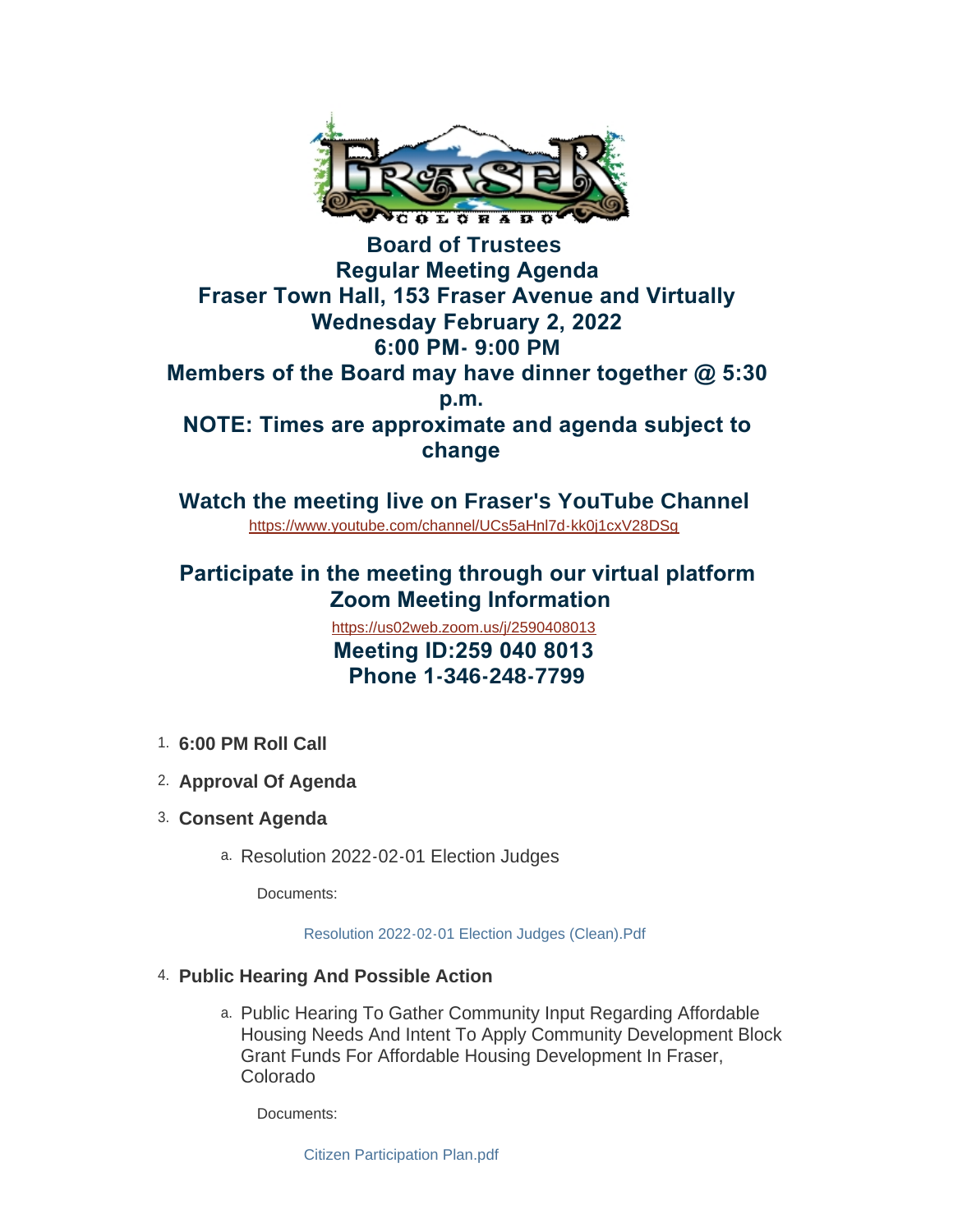### **Discussion And Possible Action Regarding** 5.

a. Fraser Center For The Creative Arts

Documents:

[Church\\_Creative Center Agenda.pdf](https://www.frasercolorado.com/AgendaCenter/ViewFile/Item/3811?fileID=3417)

b. Mill Ave Surety Reduction

Documents:

[2-2-2022 Mill Ave Surety Reduction Recommendation.pdf](https://www.frasercolorado.com/AgendaCenter/ViewFile/Item/3808?fileID=3405) [Mill Apts IA TOF Surety Reduction Request.pdf](https://www.frasercolorado.com/AgendaCenter/ViewFile/Item/3808?fileID=3402) [Town Recommendation - Surety Reduction Spreadsheet.pdf](https://www.frasercolorado.com/AgendaCenter/ViewFile/Item/3808?fileID=3403) [Resolution 2022-02-02 Mill Apartment Surety Reduction.pdf](https://www.frasercolorado.com/AgendaCenter/ViewFile/Item/3808?fileID=3404)

c. Cozens Ranch Restrooms

Documents:

[Cozens Ranch Restrooms TB Briefing January 27, 2021.Pdf](https://www.frasercolorado.com/AgendaCenter/ViewFile/Item/3809?fileID=3406) [Fraser Lions Ponds Comfort Station.pdf](https://www.frasercolorado.com/AgendaCenter/ViewFile/Item/3809?fileID=3409) [Green Flush Quote FCO02.Pdf](https://www.frasercolorado.com/AgendaCenter/ViewFile/Item/3809?fileID=3411) [GF Site Prep Drawing For Fraser CO Keystone.pdf](https://www.frasercolorado.com/AgendaCenter/ViewFile/Item/3809?fileID=3410) [Green Flush Technologies Standard Terms And Conditions For Fraser,](https://www.frasercolorado.com/AgendaCenter/ViewFile/Item/3809?fileID=3412)  CO.pdf [PS-033.Pdf](https://www.frasercolorado.com/AgendaCenter/ViewFile/Item/3809?fileID=3413) [Exterior Options.pdf](https://www.frasercolorado.com/AgendaCenter/ViewFile/Item/3809?fileID=3407) [FOUNDATION NOTES AND DETAILS.pdf](https://www.frasercolorado.com/AgendaCenter/ViewFile/Item/3809?fileID=3408) [Standard Spec.pdf](https://www.frasercolorado.com/AgendaCenter/ViewFile/Item/3809?fileID=3414)

d. SB16 Discussion

Documents:

[SB16 Fact Sheet Full - Oppose.pdf](https://www.frasercolorado.com/AgendaCenter/ViewFile/Item/3807?fileID=3401)

#### 6. Open Forum

a) Business not on the agenda *(If you would like to request time on the agenda please contact the Town Clerk, Antoinette McVeigh at 970-726-5491 ext. 201)*

#### **Updates** 7.

Financials a.

Documents:

[TOF 09 - September 2021 Financial Statements.pdf](https://www.frasercolorado.com/AgendaCenter/ViewFile/Item/3810?fileID=3415) [TOF 10 - October 2021 Financial Statements.pdf](https://www.frasercolorado.com/AgendaCenter/ViewFile/Item/3810?fileID=3416)

**Adjourn** 8.